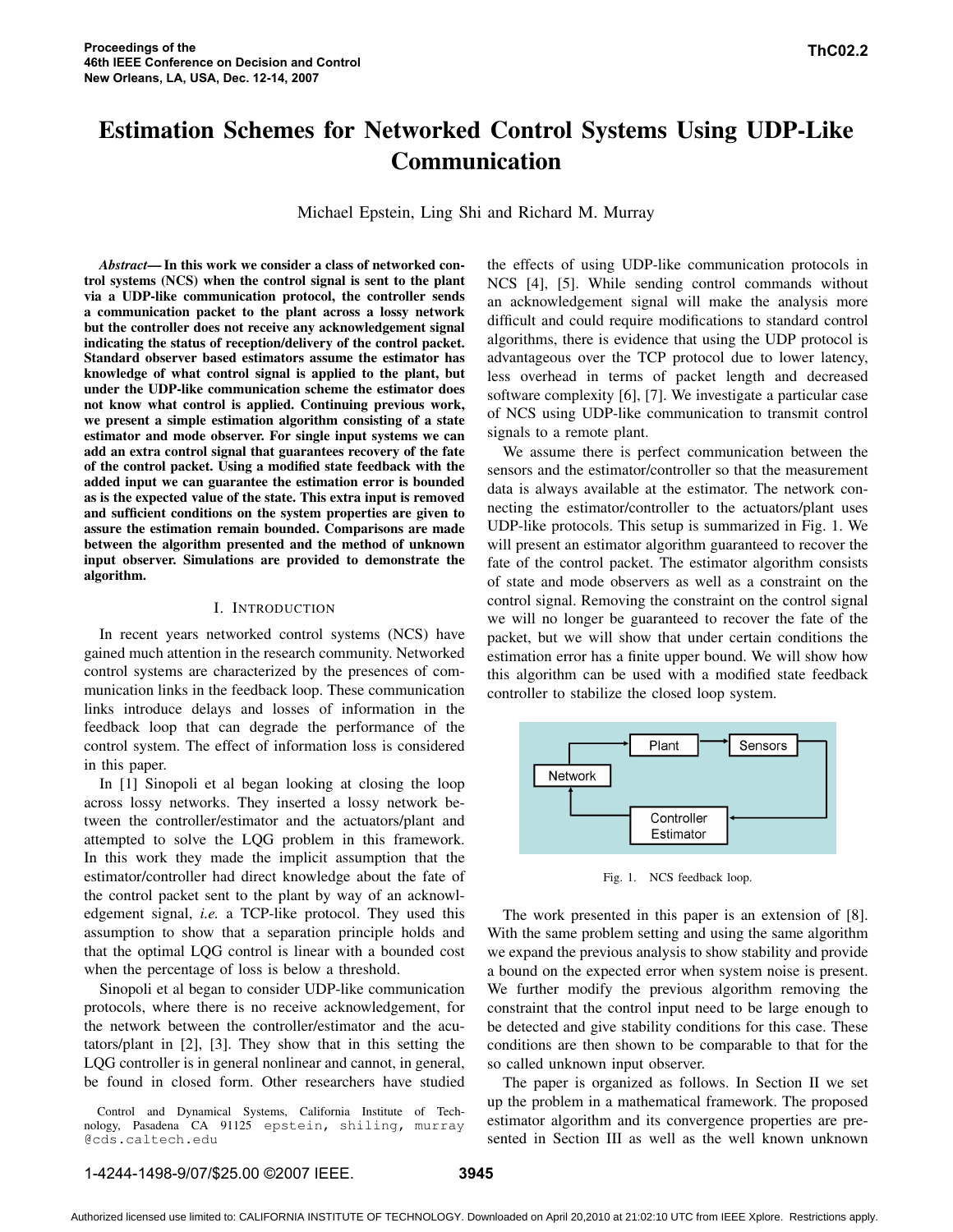input observer which is compared to our algorithm. Examples are given in Section IV to illustrate the theory.

## II. PROBLEM SET UP

We consider a networked control system where the controller sends commands to the actuator across a packet dropping network as in Fig. 1. The network is assumed to be following UDP-type protocol. That is the controller sends signals to the actuators but does not receive any form of acknowledgement, i.e. the controller does not know if the packet was dropped or not.

The plant we consider is a discrete-time linear system. If the control packet is not received it is assumed the plant applies no control and evolves open loop. The plant dynamics

$$
x_{k+1} = Ax_k + \gamma_k Bu_k + w_k \tag{1}
$$

$$
y_k = Cx_k + v_k \tag{2}
$$

where  $x_k \in \mathbb{R}^n$  is the state vector,  $u_k \in \mathbb{R}^r$  the control input and  $y_k \in \mathbb{R}^m$  the sensor output. The process noise is given by  $w_k \in \mathbb{R}^n$  and the measurement noise by  $v_k \in \mathbb{R}^m$ , which will be assumed to be bounded. The variable  $\gamma_k \in \{0,1\}$ indicates if the packet containing  $u_k$  was received at the plant  $(\gamma_k = 1)$  or if it was dropped  $(\gamma_k = 0)$ . It is assumed if the packet is dropped the plant applies no control for that time step, *i.e.* it evolves open loop. Note also there is no network between the plant/sensors and the estimator/controller, so measurements are always available. We further assume A is unstable,  $(A, B)$  is controllable and  $(A, C)$  is observable, so that in the absence of the network  $F$  and  $L$  are designed to make  $A + BF$  and  $A - LCA$  stable.

We also make the assumption that *rank*  $(CB)$  =  $rank(B) = r \leq n$ . This will be required as we desire to recover the fate of  $\gamma_k$  at time  $k + 1$ , meaning we need the effect of  $\gamma_k$  be present in

$$
y_{k+1} = Cx_{k+1} = CAx_k + \gamma_k CBu_k + d_k,
$$

where  $d_k = Cw_k + v_{k+1}$ . If the rank condition on CB did not hold then it is possible the  $\gamma_k$  would disappear from  $y_{k+1}$ . Physically this condition can be interpreted as requiring any states that are directly affected by the input be measured.

Under the UDP-like communication scheme we are considering, the estimator has no knowledge about the value  $\gamma_k$ . Therefore an observer for this system could take the form of

$$
\hat{x}_{k+1} = A\hat{x}_k + \hat{\gamma}_k B u_k + L(y_{k+1} - CA\hat{x}_k - \hat{\gamma}_k C B u_k)
$$
 (3)

where the decision must be made how to select  $\hat{\gamma}_k$ .

Writing the estimation error as  $e_k = x_k - \hat{x}_k$  we see it evolves according to

$$
e_{k+1} = (A - LCA)e_k + (\gamma_k - \hat{\gamma}_k)(B - LCB)u_k + z_k
$$
  
(4)

where we have used the notation  $z_k = w_k - Ld_k$ . Clearly if  $\hat{\gamma}_k = \gamma_k$  then and (ignoring the noise terms) the estimation error will evolve as  $e_{k+1} = (A - LCA)e_k$  which is stable. Recalling the UDP-like communication protocol, however, the estimator receives no acknowledgement and hence does not know the value of  $\gamma_k$  when deciding on  $\hat{\gamma}_k$ . As a result the estimator could either try to reason about  $\gamma_k$  (if possible) or simply set  $\hat{\gamma}_k$  to a predetermined value. The case of preselecting a value for  $\hat{\gamma}_k$  is referred to as the naive schemes and was analyzed in [8].

For any system we design, the state will evolve open loop when  $\gamma_k = 0$ , but if we were able to design a system that could recover  $\hat{\gamma}_k = \gamma_k$  at time  $k + 1$ , then the estimation error will be indifferent to the packet drops and we return to the TCP case and can tolerate a higher percentage of drops. The goal is to design an estimator and a control algorithm that can either recover the fate of  $\gamma_k$  at time  $k+1$  or not be affected by the value of  $\gamma_k$ . The options analyzed in this paper consist of the algorithm presented in [8] which tries to recover the value of  $\gamma_k$  and the unknown input observer [9] which completely removes the control term, and hence  $\gamma_k$ , from  $e_k$ .

#### III. ESTIMATION ALGORITHM

As stated above it is clear that we seek an estimator scheme that can recover  $\hat{\gamma}_k = \gamma_k$  as this would make the NCS revert to the TCP-like communication protocol. As first presented in [8] we will use an estimator algorithm consisting of the state observer from Eqn. (3) and choosing  $\hat{\gamma}_k$  according to the mode observer

$$
\hat{\gamma}_k = \arg \min_{\beta \in \{0,1\}} \|y_{k+1} - CA\hat{x}_k - \beta CBu_k\|^2. \quad (5)
$$

The norm  $\|\cdot\|$  above, and all other norms in this paper, are assumed to be the 2-norm unless otherwise explicitly stated. We will also use the  $H$ -norm, defined for some positive definite matrix H. For a matrix X we have  $||X||_H =$  $\|H^{1/2} X H^{-1/2}\|$  and for a vector x it is  $\|x\|_H = \sqrt{x^T H x}$ .

The mode observer above can be shown to recover the true state of  $\gamma_k$  under the conditions below.

*Proposition 1:* For the mode observer that chooses  $\hat{\gamma}_k$ according to Eqn. (5) the following statements hold

- If  $u_k^T B^T C^T C B u_k > 2 |u_k^T B^T C^T (C A e_k + d_k)|$ then  $\hat{\gamma}_k = \gamma_k$
- If  $\hat{\gamma}_k \neq \gamma_k$  then  $u_k^T B^T C^T C B u_k < 2 |u_k^T B^T C^T (C A e_k + d_k)|$

*Proof:* Returning to Eqn. (5) we can write

$$
||y_{k+1} - CA\hat{x}_k - \beta CBu_k||^2
$$
  
=  $||CAx_k + \gamma_k CBu_k + d_k - CA\hat{x}_k - \beta CBu_k||^2$   
=  $||CAe_k + d_k + (\gamma_k - \beta)CBu_k||^2$   
=  $e_k^T A^T C^T CAe_k + d_k^T d_k$   
+  $(\gamma_k - \beta)^2 u_k^T B^T C^T C Bu_k$   
+  $2(\gamma_k - \beta)u_k^T B^T C^T (CAe_k + d_k)$ 

Since  $e_k^T A^T C^T C A e_k + d_k^T d_k \ge 0$  and is independent of  $(\gamma_k, \beta)$  we can remove it from the minimization, that leaves

$$
J(\gamma_k, \beta) = (\gamma_k - \beta)^2 u_k^T B^T C^T C B u_k + 2(\gamma_k - \beta) u_k^T B^T C^T (C A e_k + d_k).
$$

Authorized licensed use limited to: CALIFORNIA INSTITUTE OF TECHNOLOGY. Downloaded on April 20,2010 at 21:02:10 UTC from IEEE Xplore. Restrictions apply.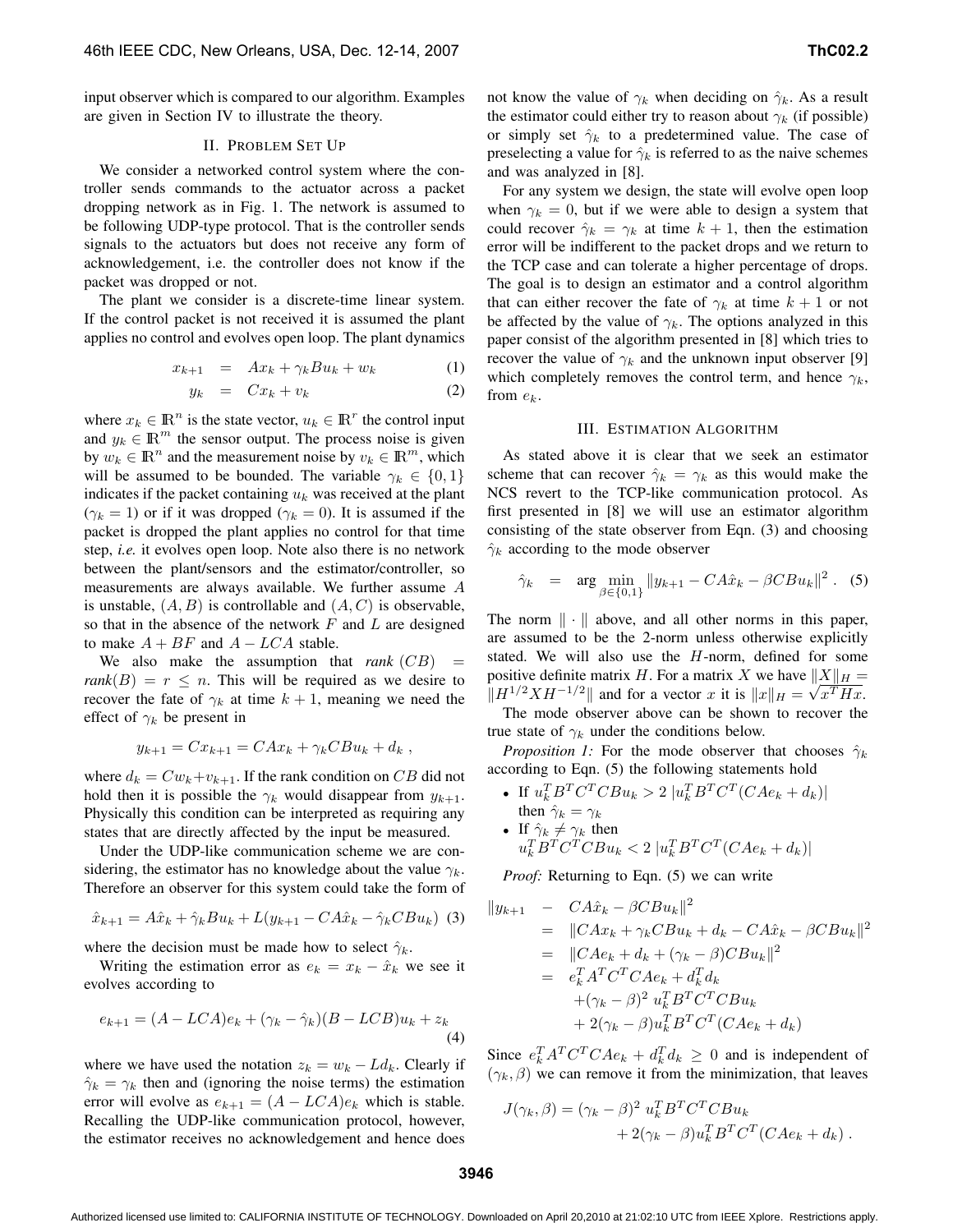Recall that  $\gamma_k \in \{0, 1\}$  and  $\beta \in \{0, 1\}$ , so if  $\beta = \gamma_k$ then  $J = 0$  otherwise  $J = u_k^T B^T C^T C B u_k + 2(\gamma_k \beta)u_k^T B^T C^T (CAe_k + d_k)$ . Clearly since J is being minimized, a sufficient condition to choose  $\gamma_k$  correctly is

$$
u_k^T B^T C^T C B u_k \pm 2 u_k^T B^T C^T (C A e_k + d_k) > 0
$$

and since both terms are scalars this is equivalent to the first condition. The second condition is a result that if  $\hat{\gamma}_k \neq \gamma_k$ then  $J < 0$  which is only possible if the inequality holds.

For the remainder of the paper we will focus our attention on single input systems, where  $u_k \in \mathbb{R}$  is a scalar. This means also that  $B^T C^T C B \in \mathbb{R}$  is a scalar quantity and we have  $u_k^T B^T C^T C B u_k = u_k^2 B^T C^T C B$ . Let

$$
\Lambda = \frac{1}{B^T C^T C B} B^T C^T \tag{6}
$$

which allows us to restate Proposition 1 as

• 
$$
|u_k| > 2 \left| \Lambda(CAe_k + d_k) \right| \Rightarrow \hat{\gamma}_k = \gamma_k
$$
 (7)

• 
$$
\hat{\gamma}_k \neq \gamma_k \Rightarrow |u_k| < 2 |\Lambda(CAe_k + d_k)|
$$
 (8)

From Eqn. (8) we have a sufficient condition on  $(u_k, e_k, d_k)$  to assure  $\hat{\gamma}_k = \gamma_k$ . If we knew  $e_k$  and  $d_k$ , we could simply pick  $u_k$  to satisfy the condition but of course these are unknown. Instead assume we do know a bound on the initial conditions and that we consider only norm bounded noises

$$
||x_0|| \le \delta_x
$$
,  $||e_0|| \le \delta_e$ ,  $||d_k|| \le \delta_d$ ,  $||z_k|| \le \delta_z$ .

The estimation error from the state observer given in Eqn. (4) can be evaluated at time  $k$  according to

$$
e_k = (A - LCA)^k e_0 + \sum_{j=0}^{k-1} (A - LCA)^{k-j-1} h_j
$$

with  $h_j = (\gamma_j - \hat{\gamma}_j)(B - LCB)u_j + z_j$ . If we assume that we are always able to pick a  $u_k$  satisfying  $|u_k| >$ 2  $|\Lambda(CAe_k + d_k)|$  then  $\hat{\gamma}_k = \gamma_k$  and the norm of the estimation error can be bounded according to

$$
||e_k|| \le \eta_k \triangleq ||(A - LCA)^k||\delta_e + \sum_{j=0}^{k-1} ||(A - LCA)^{k-j-1}||\delta_z.
$$
\n(9)

## *A. Augmenting the Control Signal to Guarantee Detection*

In this section we show that by using a modified state feedback with an augmented control signal we can not only guarantee detection of  $\gamma_k$ , *i.e.*  $\hat{\gamma}_k = \gamma_k$ , but also that the closed loop will be stable in some sense.

*Proposition 2 (From [8]):* If we pick at each time step a control value that satisfies

$$
|u_k| > \Delta_k \triangleq 2\|\Lambda\| \left( \|CA\|\eta_k + \delta_d\right) \tag{10}
$$

then we are guaranteed to have  $\hat{\gamma}_k = \gamma_k$ . In addition the right hand side of Eqn. (10) will remain upperbounded by a finite value as  $k \to \infty$ .

*Proof:* See [8].

We now have a state and mode observer together with a constraint on the control action to ensure the fate of the  $k<sup>th</sup>$  control packet,  $\gamma_k$ , can be recovered at time  $k + 1$ . This assures the estimation error will be bounded. The algorithm is summarized in Fig. 2.

\n- 1. Constrain the control to satisfy 
$$
|u_k| > 2\|\Lambda\| \left( \|CA\| \eta_k + \delta_d \right)
$$
\n- 2. Run the mode observer to select  $\hat{\gamma}_k$ ,  $\hat{\gamma}_k = \arg \min_{\beta \in \{0,1\}} \|y_{k+1} - CA\hat{x}_k - \beta C B u_k\|^2$
\n- 3. Run the state observer  $\hat{x}_k = A\hat{x}_k + \hat{\gamma}_k B u_k + L(y_{k+1} - CA\hat{x}_k - \hat{\gamma}_k C B u_k)$
\n



We are also interested in the closed loop performance of the system. In [8] we showed that in the noise-free case we can achieve almost sure stability using the estimator described above along with a slightly modified state feedback controller of the form

$$
u_k = F\hat{x}_k + sgn(F\hat{x}_k)2\|\Lambda\| \|CA\| \| (A - LCA)^k \| \delta_e . (11)
$$

It is straightforward to show that in the case with no noise, *i.e.*  $w_k = v_k = \delta_z = \delta_d = 0$ , that Eqn. (11) will satisfy the condition in Eqn. (10) meaning the estimator algorithm is guaranteed to provide  $\hat{\gamma}_k = \gamma_k$ . In [8] it is shown that if  $A + BF$  is stable, the closed loop system is almost surely stable if for  $\overline{\gamma} = \mathbf{E}[\gamma_k]$  there exists some H-norm such that

$$
\left\| \left[\begin{array}{c|c} A_{BF} & -BF \\ \hline 0 & A_{LC} \end{array}\right] \right\|_H^{\overline{\gamma}} \cdot \left\| \left[\begin{array}{c|c} A & 0 \\ \hline 0 & A_{LC} \end{array}\right] \right\|_H^{1-\overline{\gamma}} < 1,
$$

with  $A_{BF} = A + BF$  and  $A_{LC} = A - LCA$ . Below we extend the results of [8] to the case where the bounded system and measurement noise is present, *i.e.*  $\delta_z$ ,  $\delta_d > 0$ .

*Theorem 3:* Using the estimator described in Fig. 2 along with a modified state feedback controller

$$
u_k = F\hat{x}_k + sgn(F\hat{x}_k)\Delta_k \tag{12}
$$

then if  $\gamma_k$  is an i.i.d random variable with  $\mathbf{E}[\gamma_k] = \overline{\gamma}$ , and there exists a positive definite matrix  $H > 0$  such that

$$
\psi \triangleq (1 - \bar{\gamma}) \cdot ||A||_H + \bar{\gamma} \cdot ||A + BF||_H < 1 \tag{13}
$$

then the following holds

$$
\mathbf{E}\left[\|x_k\|\right] \le \left(\psi^k \delta_x + \frac{1-\psi^k}{1-\psi} \cdot \Sigma\right) \frac{\overline{\lambda}_H}{\underline{\lambda}_H} \tag{14}
$$

with

$$
\Sigma \triangleq \delta_w + \max_{k \ge 0} \|B\|\Delta_k + \|BF\|\eta_k ,\qquad (15)
$$

and  $\lambda_H$  and  $\lambda_H$  signifying the maximum and minimum eigenvalues of  $H$  respectively.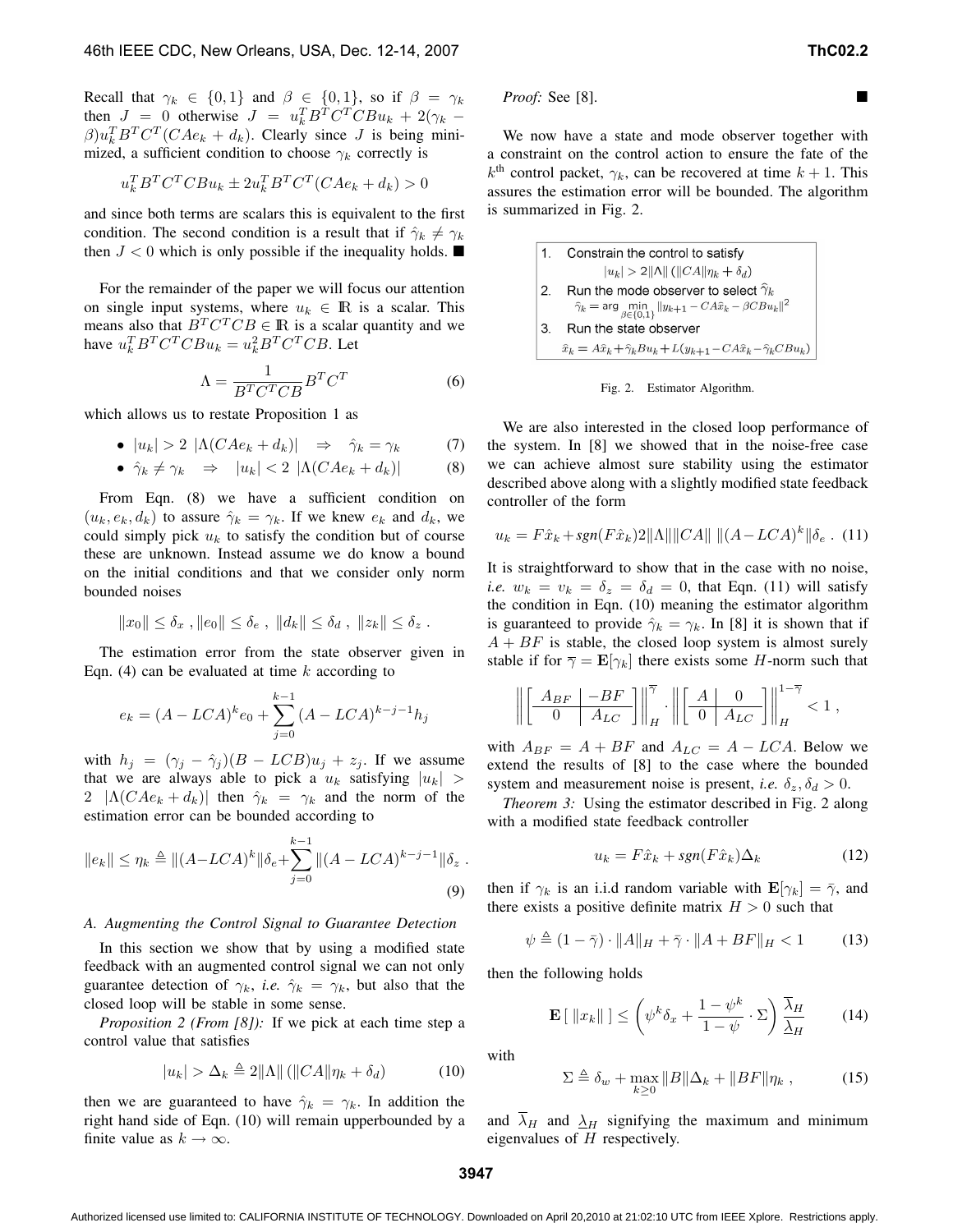*Proof:* Using the control signal in Eqn. (12) the state dynamics update equation can then be rewritten as

$$
x_{k+1} = (A + \gamma_k BF)x_k + q_k
$$
  
\n
$$
q_k = w_k + \gamma_k B(\operatorname{sgn}(F\hat{x}_k)\Delta_k - Fe_k).
$$
 (16)

Using the control signal in Eqn. (12) with the estimator algorithm guarantees that  $\hat{\gamma}_k = \gamma_k$  and thus the error is bounded according to Eqn. (9) and we see

$$
||q_k|| \le \delta_w + ||B||\Delta_k + ||BF||\eta_k \le \Sigma
$$

Now define  $A_j^k =$  $\prod^{k-1}$  $\prod_{i=j} (A + \gamma_i BF)$  with  $\mathcal{A}_{j}^{k} = I$  if  $j \leq k$ , this allows us to express the state as

$$
x_k = \mathcal{A}_0^k x_0 + \sum_{j=0}^k \mathcal{A}_{j+1}^k q_j.
$$

Taking the expectation of the  $H$ -norm of this expression above we get

$$
\mathbf{E}[\|x_k\|_H] = \mathbf{E}\left[\left\|\mathcal{A}_0^k x_0 + \sum_{j=0}^k \mathcal{A}_{j+1}^k q_j\right\|_H\right]
$$
  

$$
\leq \mathbf{E}\left[\|\mathcal{A}_0^k x_0\|_H\right] + \sum_{j=0}^k \mathbf{E}\left[\|\mathcal{A}_{j+1}^k q_j\|_H\right] (17)
$$

Examining the first term we can write

$$
\begin{aligned}\n\mathbf{E} \left[ \|\mathcal{A}_0^k x_0 \|_H \right] &\leq \mathbf{E} \left[ \|\mathcal{A}_0^k \|_H \cdot \|x_0\|_H \right] \\
&\leq \mathbf{E} \left[ \|\mathcal{A}_0^k \|_H \right] \cdot \delta_x \cdot \overline{\lambda}_H \\
&= \mathbf{E} \left[ \left\| \prod_{j=0}^k (A + \gamma_j BF) \right\|_H \right] \delta_x \cdot \overline{\lambda}_H \\
&\leq \mathbf{E} \left[ \prod_{j=0}^k \| (A + \gamma_j BF) \|_H \right] \delta_x \cdot \overline{\lambda}_H \\
&\leq \prod_{j=0}^k \mathbf{E} \left[ \|(A + \gamma_j BF) \|_H \right] \delta_x \cdot \overline{\lambda}_H \quad (18)\n\end{aligned}
$$

where the last line comes from the assumption that the packet drops are independent from one time step to the next. Note that the following holds

$$
\mathbf{E}\left[\|A + \gamma_j BF\|_H\right] = (1 - \bar{\gamma}) \cdot \|A\|_H + \bar{\gamma} \cdot \|A + BF\|_H = \psi
$$

thus we have

$$
\mathbf{E}\left[\|\mathcal{A}_0^k x_0\|\right] \le \psi^k \delta_x \cdot \overline{\lambda}_H. \tag{19}
$$

Now returning to the second term in Eqn. (17)

$$
\sum_{j=0}^{k} \mathbf{E} \left[ \left\| \mathcal{A}_{j+1}^{k} q_{j} \right\|_{H} \right]
$$
\n
$$
\leq \sum_{j=0}^{k} \mathbf{E} \left[ \left\| \mathcal{A}_{j+1}^{k} \right\|_{H} \cdot \left\| q_{j} \right\|_{H} \right]
$$
\n
$$
\leq \sum_{j=0}^{k} \prod_{i=j+1}^{k} \mathbf{E} \left[ \left\| (A + \gamma_{i} BF) \right\|_{H} \right] \cdot \Sigma \cdot \overline{\lambda}_{H}
$$
\n
$$
\leq \sum_{j=0}^{k} \prod_{i=j+1}^{k} \psi \cdot \Sigma \cdot \overline{\lambda}_{H}
$$
\n
$$
\leq \sum_{j=0}^{k} \psi^{k-j} \cdot \Sigma \cdot \overline{\lambda}_{H}
$$
\n
$$
= \frac{1 - \psi^{k}}{1 - \psi} \cdot \Sigma \cdot \overline{\lambda}_{H} .
$$
\n(20)

Then noting  $||x_k|| \leq ||x_k||_H/\Delta_H$  and combining this with Eqns. (19) and (20) in Eqn. (17) we arrive at the expression in Eqn. (14).

To evaluate the performance as  $k \to \infty$  it is easy to see that since  $\psi$  < 1 we have

$$
\lim_{k \to \infty} \mathbf{E} \left[ \left\| x_k \right\| \right] = \frac{\Sigma}{1 - \psi} \cdot \frac{\overline{\lambda}_H}{\underline{\lambda}_H} \; .
$$

*Remark 4:* The stability shown in the theorem above differs from other current stability results [10] as those require the noise signal to be an  $l_2$  sequence, while clearly the noise in Eqn. (16) is not.

## *B. Removing the Added Input Signal*

As shown above by combining the estimator algorithm with the modified state feedback control signal in Eqn. (12) the state is stable in expectation. The question arises whether it is necessary to include the extra control effort term  $\Delta_k$ . Without this extra term it is no longer possible to guarantee that  $\hat{\gamma}_k = \gamma_k$  but as we see below it might still be possible to stabilize the plant. We begin by showing that the estimation error will be bounded even if the fate of  $\gamma_k$  is not always recovered.

*Lemma 5:* If there exists an observation gain L and a positive definite matrix  $P > 0$  such that for all  $\alpha_k \in [0,1]$ 

$$
\overline{\Delta V}_k = (\tilde{A}_k - L\tilde{C}_k)^T P (\tilde{A}_k - L\tilde{C}_k) - P < 0 \tag{21}
$$

with

$$
\tilde{A}_k = A - \alpha_k 2B\Lambda C A \tag{22}
$$

$$
\tilde{C}_k = CA - \alpha_k 2C B \Lambda C A \qquad (23)
$$

then using any control signal the estimation error will be upper bounded according to

$$
\|e_k\| \le E \triangleq \sqrt{\frac{\lambda_2}{\lambda_1}} \left( 1 + \lambda_6 \frac{\lambda_5 + \sqrt{\lambda_5^2 + \lambda_2 \lambda_3}}{\lambda_3} \right) R \quad (24)
$$

**3948**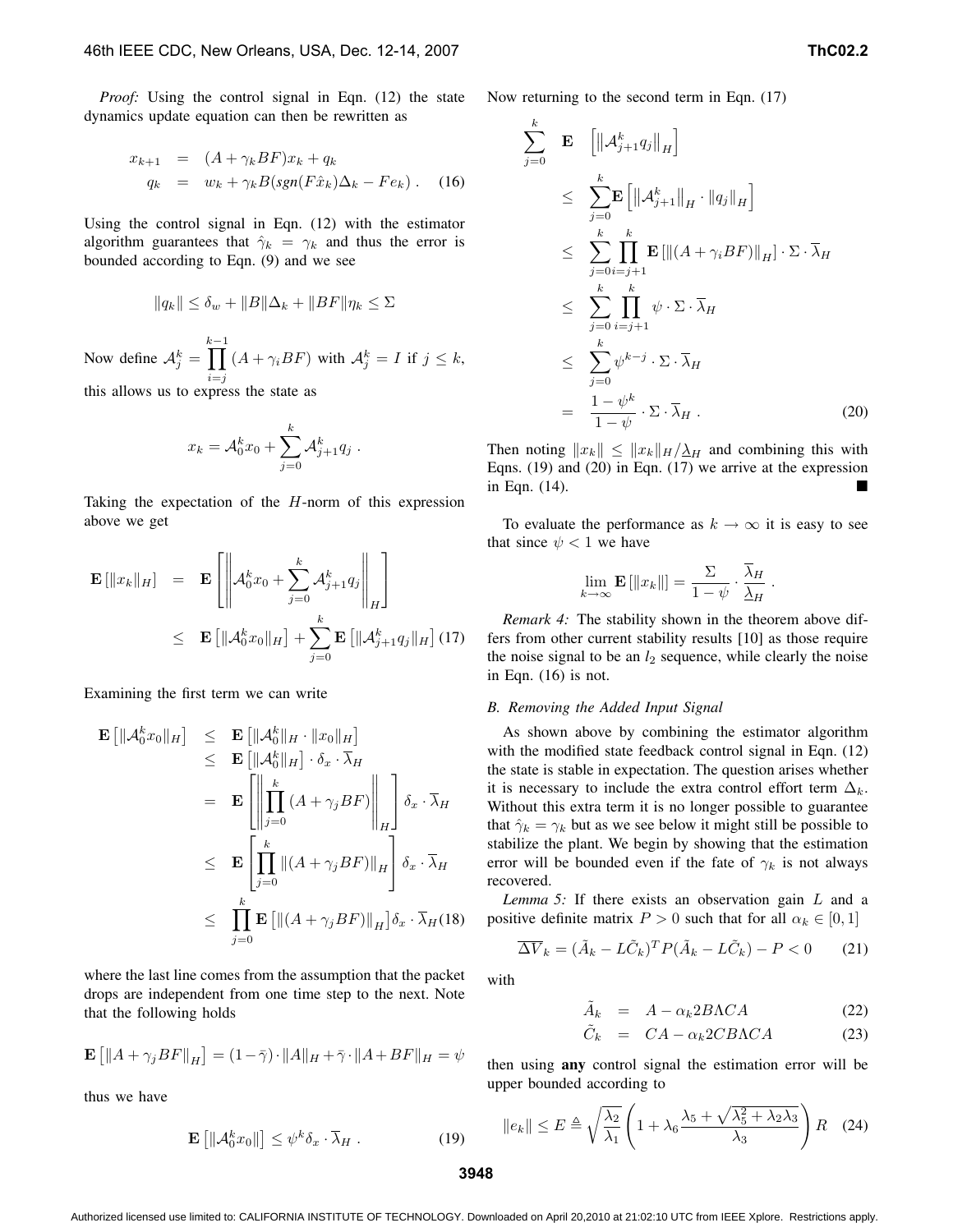with

$$
\lambda_1 = \underline{\lambda}(P) \tag{25}
$$

$$
\lambda_2 = \lambda(P) \tag{26}
$$

$$
\lambda_3 = \min_{0 \le \alpha_k \le 1} \underline{\lambda}(-\Delta V_k) \tag{27}
$$

$$
\lambda_4 = \max_{0 \le \alpha_k \le 1} \overline{\lambda}(-\overline{\Delta V}_k) \tag{28}
$$

$$
\lambda_5 = \max_{0 \le \alpha_k \le 1} \left\| (\tilde{A}_k - L\tilde{C}_k)^T P \right\| \tag{29}
$$

$$
\lambda_6 = \max_{0 \le \alpha_k \le 1} \left\| \tilde{A}_k - L \tilde{C}_k \right\| \tag{30}
$$

$$
R = 2 ||(B - LCB)\Lambda|| \delta_d + \delta_z \tag{31}
$$

where  $\overline{\lambda}(X)$  and  $\lambda(X)$  signify the largest and smallest eigenvalue of some matrix  $X$  respectively.

*Proof:* Define  $\Omega_k = (\gamma_k - \hat{\gamma}_k)(B - LCB)u_k$  and consider the possible combinations of  $(\gamma_k, \hat{\gamma}_k)$ . If  $\gamma_k = \hat{\gamma}_k \Rightarrow \Omega_k = 0$ . From Proposition 1 if  $\gamma_k \neq \hat{\gamma}_k$  the following must hold

$$
u_k^T B^T C^T C B u_k < -2(\gamma_k - \hat{\gamma}_k) u_k^T B^T C^T (C A e_k + d_k).
$$
\n(32)

Let us first consider the case where  $(\gamma_k, \hat{\gamma}_k) = (0, 1)$ . Since  $u_k$  is a scalar Eqn. (32) reduces to  $u_k^2 < u_k \cdot 2\Lambda \cdot (CAe_k + d_k)$ requiring  $u_k$  and  $\Lambda \cdot (CAe_k + d_k)$  to have the same sign. If  $u_k > 0 \Rightarrow 0 < u_k < 2\Lambda \cdot (C A e_k + d_k)$  and if  $u_k <$  $0 \Rightarrow 2\Lambda \cdot (CAe_k + d_k) < u_k < 0$ . Combining these two statements we can write  $u_k = \alpha_k 2\Lambda \cdot (C A e_k + d_k)$  for some  $\alpha_k \in [0, 1]$ . Similarly it can be shown that for  $(\gamma_k, \hat{\gamma}_k)$  =  $(1, 0)$  we have  $u_k = -\alpha_k 2\Lambda \cdot (C A e_k + d_k)$ . Incorporating all the possible combinations for  $(\gamma_k, \hat{\gamma}_k)$  allows us to write  $\Omega_k = -\alpha_k (B - LCB) 2\Lambda \cdot (C A e_k + d_k)$ . From Eqn. (4) we can write the error update equation as

$$
e_{k+1} = (A - LCA)e_k + \Omega_k + z_k
$$
  
=  $(\tilde{A}_k - L\tilde{C}_k)e_k + \alpha_k(B - LCB)2\Lambda d_k + z_k$  (33)

which is an uncertain system, through  $(\tilde{A}_k, \tilde{C}_k)$ , with bounded noise,  $r_k = \alpha_k (B - LCB) \Lambda d_k + z_k$ .

Now construct a nonnegative function  $V_k = e_k^T P e_k$  and using the error dynamics above we see that

$$
\Delta V_k = V_{k+1} - V_k
$$
  
\n
$$
= e_{k+1}^T P e_{k+1} - e_k P e_k
$$
  
\n
$$
= \left( (\tilde{A}_k - L\tilde{C}_k) e_k + r_k \right)^T P \left( (\tilde{A}_k - L\tilde{C}_k) e_k + r_k \right)
$$
  
\n
$$
-e_k^T P e_k
$$
  
\n
$$
= e_k^T \left[ \left( \tilde{A}_k - L\tilde{C}_k \right)^T P \left( \tilde{A}_k - L\tilde{C}_k \right) - P \right] e_k
$$
  
\n
$$
+r_k^T P r_k + 2e_k^T \left( \tilde{A}_k - L\tilde{C}_k \right)^T P r_k
$$
 (34)

the first term is simply  $e_k^T \overline{\Delta V}_k e_k$  which is negative per Eqn. (21), the term  $r_k^T Pr_k$  will always be positive and sign of the last term will depend on the vectors  $e_k$  and  $r_k$ . We would be interested in using  $V_k$  as a Lyapunov function we need it to decrease along system trajectories, i.e.  $\Delta V_k < 0$ , however from Eqn. (34) we see that it is not always guaranteed to be negative. Analyzing the terms in Eqn. (34) further we note

$$
e_k^T \overline{\Delta V}_k e_k \le -\lambda_3 \|e_k\|^2 \tag{35}
$$
\n
$$
e_k^T P_k \le \lambda_3 \|e_k\|^2 \le \lambda_3 P_k^2 \tag{36}
$$

$$
r_k^T Pr_k \leq \lambda_2 \|r_k\|^2 \leq \lambda_2 R^2. \tag{36}
$$

Using the Cauchy-Schwarz inequality we see

$$
\begin{aligned} \left| e_k^T \left( \tilde{A}_k - L \tilde{C}_k \right)^T P r_k \right| \\ &\leq \left\| e_k^T \left( \tilde{A}_k - L \tilde{C}_k \right)^T P \right\| \cdot \|r_k\| \leq \|e_k\| \cdot \lambda_5 R \,. \end{aligned} \tag{37}
$$

Combining Eqn.  $(34)$  with Eqn.s  $(35)$ ,  $(36)$ ,  $(37)$  we get

$$
\Delta V_k \le -\lambda_3 \|e_k\|^2 + \lambda_2 R^2 + 2\lambda_5 R \|e_k\| \,. \tag{38}
$$

Note  $\Delta V_k$  is negative quadratic in  $||e_k||$ , so solving for the positive root we get

$$
e^* = \frac{R}{\lambda_3} \left( \lambda_5 + \sqrt{\lambda_5^2 + \lambda_2 \lambda_3} \right) \tag{39}
$$

As  $||e_k|| > e^*$  implies  $\Delta V_k < 0$ , it is then true that  $V_{k+1} <$  $V_k$  and  $||e_{k+1}||^2 \leq \frac{V_{k+1}}{\lambda_1}$  $\frac{\lambda_{k+1}}{\lambda_1} \leq \frac{V_k}{\lambda_1} \leq \|e_k\|^2 \frac{\lambda_2}{\lambda_1}.$  If  $\|e_k\| \leq e^*$  it is possible  $\Delta V_k \geq 0$ . We do know, however, that

$$
||e_{k+1}|| \leq \lambda_6 ||e_k|| + R
$$

therefore  $||e_k|| \le e^*$  implies  $||e_{k+1}|| \le \lambda_6 e^* + R$ . If the actual value of  $e_{k+1}$  is such that  $||e_{k+1}|| > e^*$ , then  $\Delta V_{k+1} < 0$ and  $||e_{k+2}|| \le ||e_{k+1}|| \sqrt{\frac{\lambda_2}{\lambda_1}}$ , if the value is  $||e_{k+1}|| \le e^*$ , then  $||e_{k+2}|| \leq \lambda_6 e^* + R$ . Then assuming the initial error also satisfies  $||e_0|| \leq E$  we get the expression in Eqn. (24).

*Theorem 6:* If there exists an observation gain L and a positive definite matrix  $P > 0$  satisfying the conditions of Lemma 5. then using a simple state feedback controller without the added effort, *i.e.*  $u_k = F\hat{x}_k$ , the state is bounded in the expected sense

$$
\mathbf{E}\left[\|x_k\|\right] \le \psi^k \delta_x + \frac{1-\psi^k}{1-\psi} \cdot \Theta \tag{40}
$$

where

$$
\Theta = \|BF\| \sqrt{\frac{\lambda_2}{\lambda_1}} \left(\frac{\lambda_6}{\lambda_3}\right) \left(\lambda_5 + \sqrt{\lambda_5^2 + \lambda_2 \lambda_3}\right) (1+R) + \delta_w \tag{41}
$$

*Proof:* The proof is the same as Theorem 3 without the addition of the  $B\Delta_k$  term to the bounded noise and the estimation error bounded according to Lemma 5.

*Remark 7:* The stability conditions presented above are conservative. Performing the worst case analysis for the noise sequences and using the properties of the norm makes the upper bounds conservatives. Furthermore, the conditions are only sufficient not necessary and it turns out the algorithm performs favorably even when the conditions are not satisfied. The value of the derivations above is to show that the algorithms can stabilize the system, as we will show in the simulations below the actual performance can be substantially better than these upper bounds.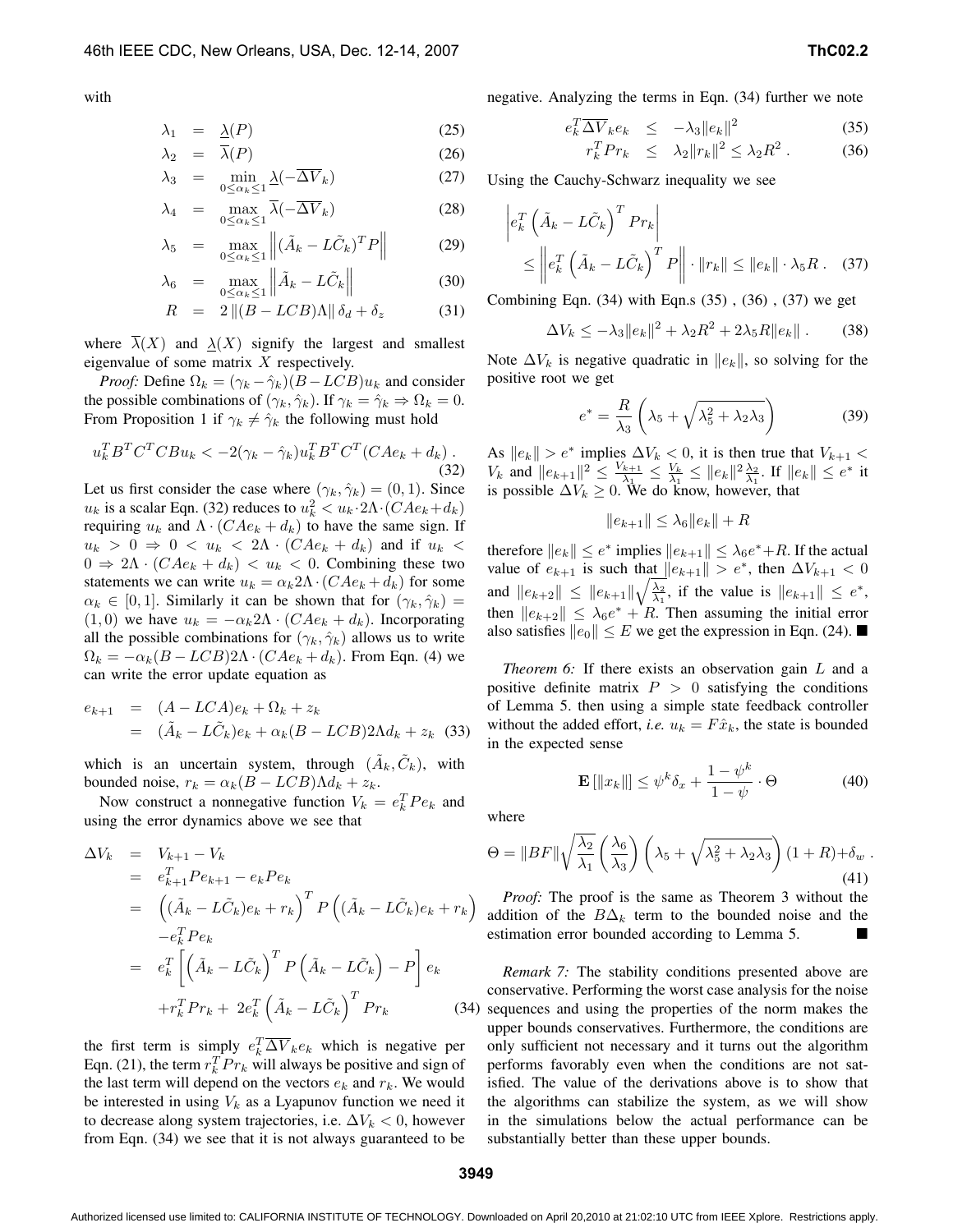#### *C. Unknown Input Observers*

The purpose of the estimator algorithm described above is to develop an estimation and control scheme that can tolerate not having information on the fate of the control packets, *i.e.*  $\gamma_k$ . We now present an alternative estimator that will do the same, namely the well known unknown input observer [9]. It consists of using estimator of the form

$$
\hat{x}_{k+1} = (MA - KC)\hat{x}_k + Ky_k + Gy_{k+1} \tag{42}
$$

with  $M = I - GC$  and the gains  $(K, G)$  must be chosen so that

• 
$$
MB = 0
$$

• 
$$
MA - KC
$$
 is stable

Let  $G = B(CB)^{+} + Y(I - (CB)(CB)^{+})$  satisfy  $MB =$ 0 for any arbitrary matrix Y where  $(CB)^+$  is the left (pseudo)inverse of  $(CB)$ . Applying the unknown input observer to the UDP system the estimation error dynamics using the unknown input observer are given by

$$
e_{k+1} = (MA - KC)e_k + w_k + Kv_k + G(Cw_k + v_{k+1})
$$
 (43)

According to [9] the necessary and sufficient conditions for the unknown input observer to exist are that; rank $(CB)$  = rank $(B) = r \le n$ , so that  $(CB)^+$  exists, and  $(MA, C)$  be detectable.

*Lemma 8:* The following are true:

- 1) The existence of a unknown input observer with  $MA$ stable implies the conditions for Lemma 5 are satisfied with  $L = G$ .
- 2) The existence of an L satisfying the conditions for Lemma 5 implies the existence of a unknown input observer.

*Proof:*

- 1) The unknown input observer exists with MA stable and let  $L = G$  be the observer gain used in the estimator algorithm. Then since  $MB = B - LCB = 0$ this means  $(\tilde{A}_k, \tilde{C}_k) = (A, C)$  and since  $MA =$  $A - LCA = \tilde{A}_k - \tilde{L}\tilde{C}_k\tilde{A}_k$  is stable clearly Eqn. (21) can be satisfied.
- 2) If Eqn. (21) is satisfied for all  $\alpha_k \in [0,1]$  then it is satisfied for  $\alpha_k = \frac{1}{2}$  which implies the pair

$$
(A - B\Lambda CA, CA - C\text{B}\Lambda CA)
$$

must be detectable. If we let  $K = 0$  then for the unknown input observer to exist MA must be stable. Since rank $(CB)$  = rank $(B)$  we have  $(CB)^{+}$  =  $(B<sup>T</sup> C<sup>T</sup> C B)^{-1} B<sup>T</sup> C<sup>T</sup>$ , but as we are considering single input systems  $(B<sup>T</sup> C<sup>T</sup> C B)^{-1}$  is a scalar. Thus we can write  $MA = A - B\Lambda CA - Y(CA - CB\Lambda CA)$ but since the pair above is detectable MA can be made stable through proper selection of  $Y$ . Hence the unknown input observer exists.

Thus we see that if the sufficient conditions for the estimator algorithm are satisfied then the unknown input observer exists as well, so the question arises which is better to use? An upper bound for the unknown input observer estimation error can be computed and compared with the upper bound using the estimator algorithm both with and without the added control input. When the necessary and sufficient conditions for the unknown input observer are not satisfied, then by definition constructing an observer that cancels out the unknown input will be unstable, whereas the conditions presented above for upper bound on the estimator algorithm are only sufficient conditions. Thus if the unknown input observer does not exist, although there is no proof that the estimator above will be upper bounded there is also no proof saying it is unstable and it is a better alternative. The example below helps to illustrate the usage of the different schemes.

#### IV. SIMULATION EXAMPLE

Consider a system in Eqn.  $(1)$  -  $(2)$  whose dynamics are given by

$$
A = \left[ \begin{array}{cc} 1.5 & 0.1 \\ 0.3 & 1.3 \end{array} \right], B = \left[ \begin{array}{c} 0 \\ 1 \end{array} \right], C = \left[ \begin{array}{cc} 0 & 1 \end{array} \right]
$$

with  $\delta_x = \sqrt{2}, \delta_e = \sqrt{2}, \delta_w = 1$  and  $\delta_v = 0.1$ . This system has unstable eigenvalues of [1.2, 1.6],  $(A, B)$  and  $(A, CA)$ are controllable and observable, respectively, and  $CB = 1$ so the estimation algorithm can be used to choose  $\hat{\gamma}_k$ . The estimator algorithm was run with  $L = [3.9, 0.98]^T$  and a state feedback controller with gain  $F = [-12.95, -2.05]$ .

For this system the unknown input observer does not exist since the pair  $(MA, C)$  is not detectable so this method was left out of the simulations. We simulated the UDP estimation algorithm described in this paper with and without the extra control input as well as the naive case of selecting  $\hat{\gamma}_k = 1$  and the TCP case where the estimator has direct knowledge of  $\gamma_k$ . A total of 10,000 simulations were run each for 50 time steps. Random initial conditions and noise sequences were chosen but were the same for all the different estimation schemes. We used an average packet acceptance rate of  $\bar{\gamma} = 0.85$ .

The average of the state and estimation error norms across all 10,0000 simulation is shown in Figure. 3. The scheme using  $\hat{\gamma}_k = 1$  quickly diverges, while as expected the TCP case has the best results. Both UDP estimation schemes, with and without the added input value, show average estimation errors that overlap with the TCP case. In fact when including the additional input value the estimates are identical to the TCP case since we recover  $\hat{\gamma}_k = \gamma_k$ , the price to pay is that the state norm is larger as a result of including the extra input term. Using the UDP estimation scheme without the additional input we see that the performance is virtually identical to that of the TCP case for both the estimation error and the state norm. We do not always recover the fate of  $\gamma_k$ using this scheme, but in fact the selection of  $\hat{\gamma}_k$  is correct nearly 99% of the time.

Figure 4 shows the results from a particular simulation. Note how the UDP estimation scheme without the added control tracks the TCP case except for a few time steps starting at 19 when it results in  $\hat{\gamma}_k \neq \gamma_k$ . This mistake causes the

 $\blacksquare$